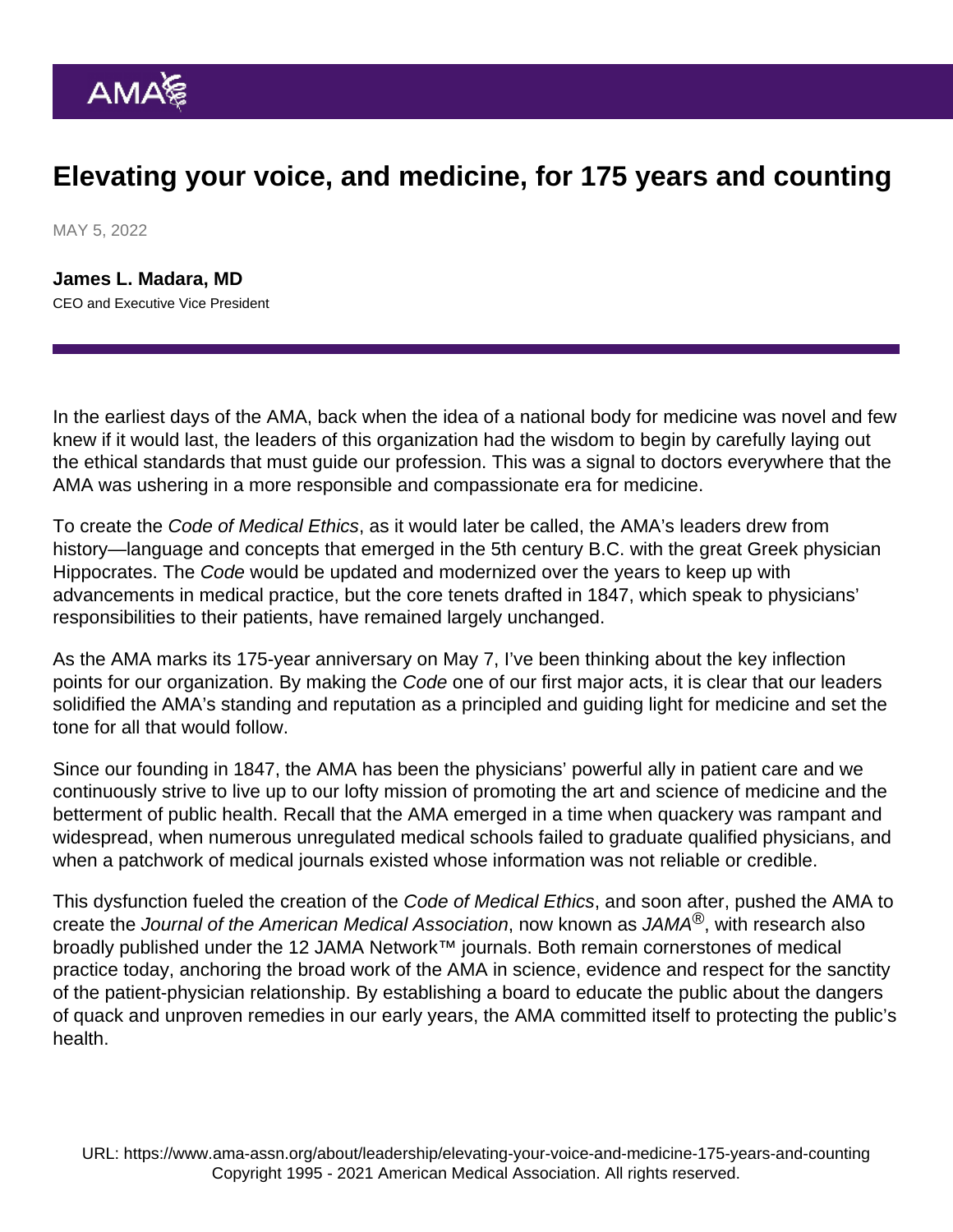## Advancing public health

Through policy and advocacy, the AMA has led many of the greatest public health achievements in the last century: from supporting universal childhood vaccines and launching a war on public smoking, to opposing acts of discrimination against patients with HIV/AIDS. More recently, the AMA has supported expanding health care coverage through the Affordable Care Act and other safety-net programs, and we implemented policies to combat systemic racism in health care and other forms of discrimination in medicine.

Today, we fulfill our mission in three important ways: by working to remove obstacles that interfere with patient care, by leading the charge to prevent chronic disease and confront public health crises, and by driving the future of medicine through innovation and improved physician training and education. In short, the AMA represents physicians with a unified voice on the issues that matter most to them, leveraging the power of physician experience and expertise to government and stakeholders across health care.

One of the great strengths of the AMA is our commitment to an internal democratic process that ensures a variety of perspectives, vigorous debate and good policymaking. Twice a year, the AMA convenes its [House of Delegates](https://www.ama-assn.org/house-delegates), with representatives from more than 190 state and specialty medical societies. This legislative body develops and adopts policies on health care issues that influence AMA advocacy and medical practices throughout the United States and around the world. By elevating the concerns of physicians and speaking on behalf of the entire profession, the AMA has a tremendous impact in government agencies, Congress, state legislatures and the courts.

This has been invaluable over the last two years as we have provided counsel, support and leadership amid one of the most challenging times for health care in a century. Throughout the [COVID-19](https://www.ama-assn.org/delivering-care/public-health/covid-19-2019-novel-coronavirus-resource-center-physicians) [pandemic](https://www.ama-assn.org/delivering-care/public-health/covid-19-2019-novel-coronavirus-resource-center-physicians), the AMA has fought for personal protective equipment, financial resources, and telehealth regulatory flexibility on behalf of physicians, and we have helped lead a national effort to build support for COVID-19 vaccines and counter widespread misinformation.

## Committed to rectifying wrongs

As we celebrate the AMA's many contributions to science and public health, we also recognize that there are periods in our long history that we are not proud of. At the point of our founding, [AMA](https://www.ama-assn.org/about/leadership/reckoning-medicine-s-history-racism) [leaders made decisions](https://www.ama-assn.org/about/leadership/reckoning-medicine-s-history-racism) to exclude women and Black physicians from our ranks, contributing to a health care system today that is plagued by inequities and injustices for patients and physicians alike.